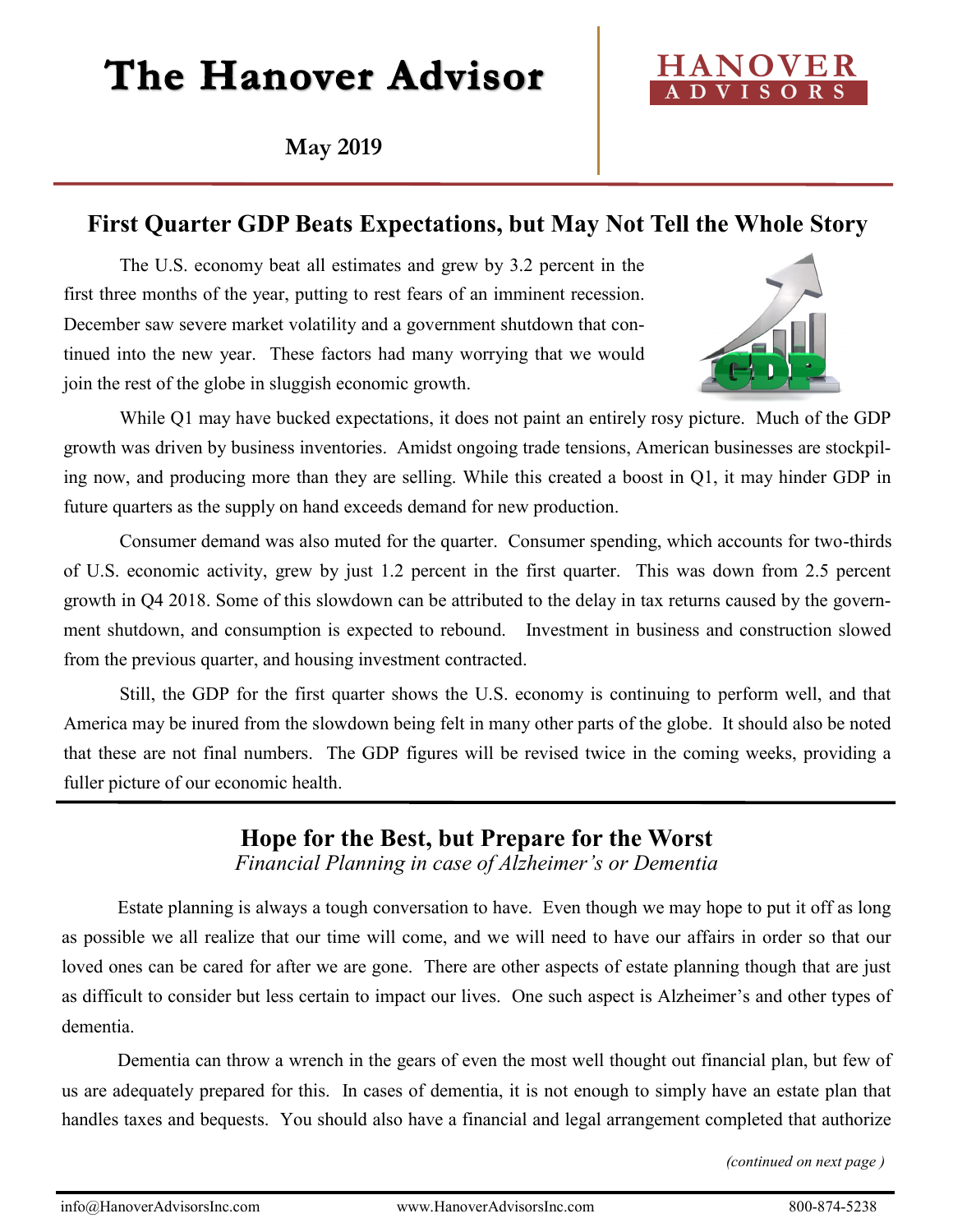



a caregiver—or two—to step in and manage your business affairs and healthcare. A 2014 report conducted by Merrill Lynch found that just 1 in 4 families had discussed how their parents will be cared for as they get older. The same study found that only 40 percent of people older than 50 have a written healthcare directive.

It is understandable that many of us would rather not consider

the possibility of Alzheimer's and hope that we will not need to be prepared, but the odds are against us. Alzheimer's is one of the fastest growing diseases. The Alzheimer's Association estimates that there are 5.8 million Americans living with Alzheimer's today. By 2050, that number is projected to rise to nearly 14 million.

Of course, as people live longer the disease becomes more prevalent. Fully 10 percent of people over 65 have Alzheimer's and at 71, that percentage jumps to 14. By age 85 nearly one-third have the disease. With odds like that it is imperative that you have a plan in place to ensure that you are properly cared for according to your pre-determined wishes.

The most important steps to take are to establish a power of attorney, create a living will, and designate a healthcare proxy (also referred to as a Health Agent). A power of attorney (POA) is an agreement in which a person who needs assistance grants legal power to a person who will act on their behalf. There are a myriad of different types of POAs, each with their own directives and scopes of legal authority.

POAs can be set up to cover healthcare so that someone can make decisions regarding your care on your behalf. They can also cover finances in order for someone to handle your bills or make decisions about your investments and holdings. They can be limited so as to only cover a specific task such as selling a house and arranging a move into an assisted living community. With so many options it is important that you meet with an estate planning professional to determine the best course of action. It is also important to take action on this sooner rather than later. A POA agreement must be made when all parties are of sound mind. Waiting until after an Alzheimer's diagnosis could create legal problems down the road. You can set up what is called a "springing" POA that can be established now but will not take effect until certain conditions are met. For example, you could create a healthcare POA that would "spring" into effect if you become incapacitated or otherwise unable to manage your affairs.

It is also important for you to establish a Living Will. This is a document that gives advance directives regarding medical care. If you become unable to communicate your wishes, this legal document will give your physician instructions on how you want your care handled. Without a Living Will your family and caregivers may be left uncertain about how your end-of-life care should be approached. Because a Living Will may not cover all potential circumstances, it is also important to establish a healthcare proxy which empowers an individual of your choice to make decisions regarding your care. Having this established can avoid arguments among your family about who should have final say with regards to your care.

The best thing you can do is to begin planning as soon as possible. Once you have a plan it is also im-

*(continued on next page )*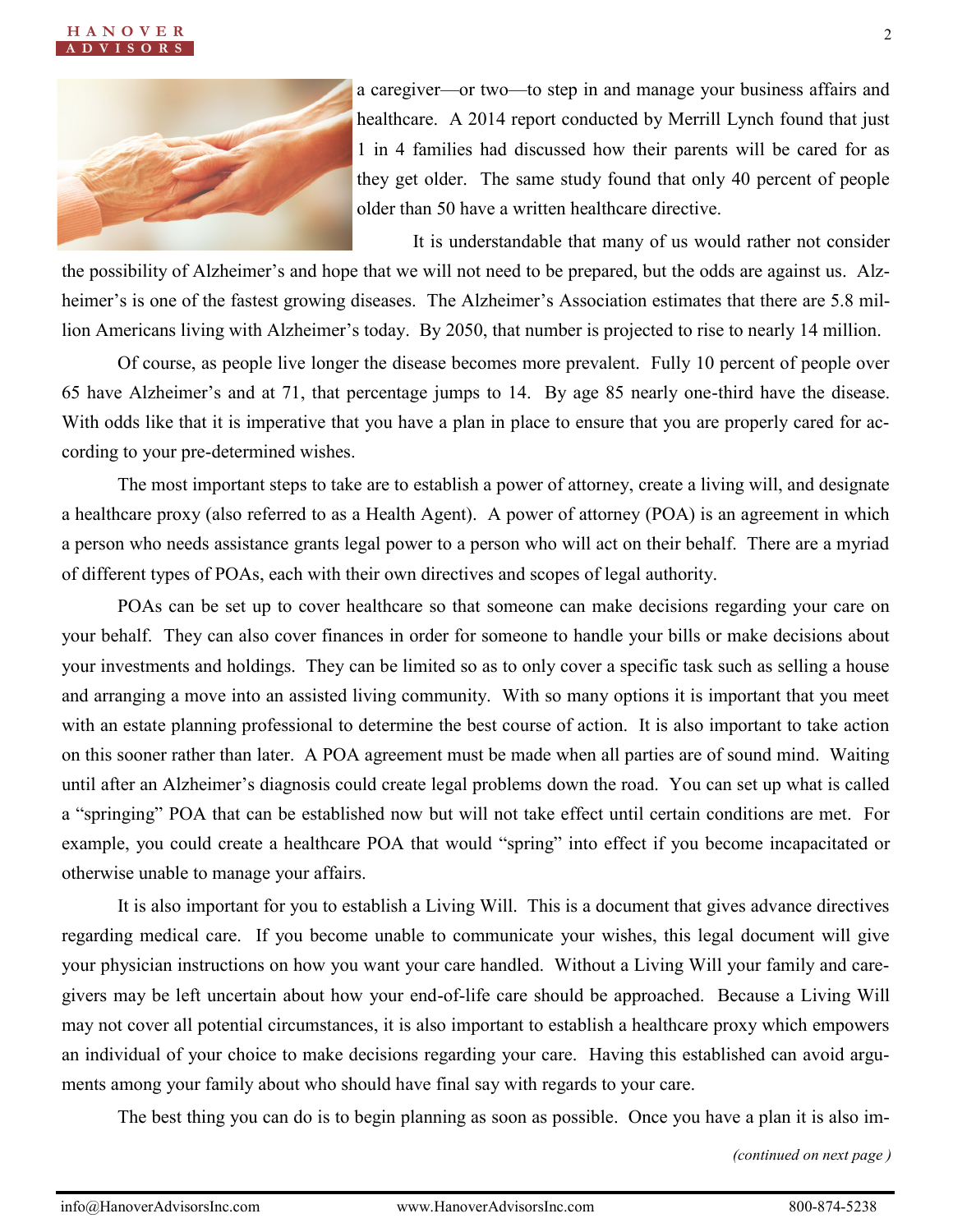#### **H A N O V E R** *<u>V* I S O R</u>

portant to regularly review it. State laws may be altered or life circumstances can change. Relocations, divorces, or deaths can alter your plans dramatically. It is also important for children to know their parent's wishes. End-of-life planning can be a difficult topic to broach, but thinking about and planning ahead for your future well-being will make it easier to start the conversation with your loved ones.

This column was contributed by Frank Johnson. Frank can be reached at fjohnson@hanoveradvisorsinc.com

#### **Canada's Economic Troubles Could Migrate South**

While the U.S. economy is beating expectations, our neighbor to the north has seen its economy practically grind to a halt in recent months, which could have consequences for our economy. The most recent data shows that Canada's economy actually contracted 0.1 percent in February and is up just 1.1 percent year-overyear. While falling oil prices meant a slowdown was anticipated, it



has ended up being much more widespread and direr than expected, leaving Canadians in a precarious position.

Canada's housing bubble has burst. Toronto homes have lost 4.3 percent of their value, and sales are down 12.7 percent year-over-year. Vancouver fared even worse. Homes there have lost 4.5 percent of their value, and sales have fallen by a staggering 39.3 percent. This is bad news for the labor market too. At year's end, 7.7 percent of the Canadian workforce worked in construction. This means that any slowdown in construction could send unemployment sky high.

Household debt in Canada is already worryingly high, sitting at 174.6 percent of income, as compared to 99.4 percent in the U.S. Even at its peak, just before the financial crisis, American debt was at 133.8 percent of income. Many Canadians are already having trouble keeping their heads above water. Canadian officials report that 5.1 percent more households and 8.9 percent more businesses filed for bankruptcy protection in November 2018 than in the same month a year earlier. The situation could get even worse, as an MNP Ltd. poll conducted this January found that an increase of C\$200 in monthly expenses would send 46 percent of Canadian households into insolvency.

All of this could be bad news for U.S. companies. Canada is one of our largest trading partners, and exports to Canada totaled \$275 billion in 2018. As personal consumption dwindles in Canada, the amount spent on American goods and services will shrink along with it. The slowdown could also weaken Canada's currency, making it harder for American corporations to export goods to Canada and reducing their profits. The economic health of our two nations is intrinsically linked. A recent study from the Economic Cycle Research Institute showed that since World War II, every time Canada suffered a recession, the U.S. did too.